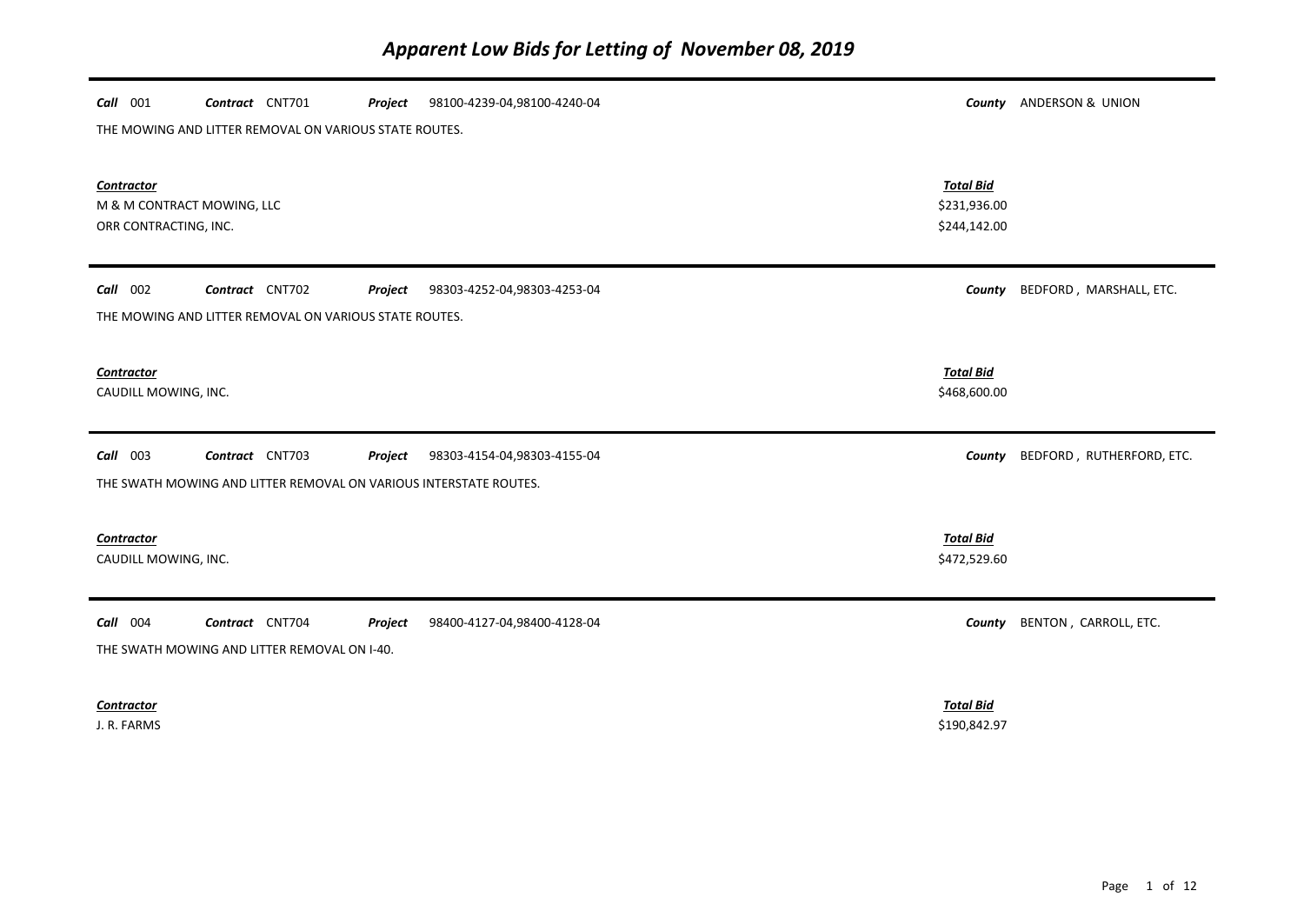# *Call* 005 *Contract* CNT705 *Project County* BENTON , CARROLL, ETC. 98400-4229-04,98400-4230-04 THE MOWING AND LITTER REMOVAL ON VARIOUS STATE ROUTES.

| <b>Contractor</b><br>VANDERBILT LANDSCAPING LLC                                                                                                | <b>Total Bid</b><br>\$1,357,962.00                               |                                  |
|------------------------------------------------------------------------------------------------------------------------------------------------|------------------------------------------------------------------|----------------------------------|
| Call 006<br>Contract CNT706<br>98200-4223-04<br>Project<br>THE MOWING ON VARIOUS STATE ROUTES.                                                 |                                                                  | County BLEDSOE, SEQUATCHIE, ETC. |
| Contractor<br><b>BUMBALOUGH'S CONSTRUCTION</b><br>BLEVINS ENTERPRISES, INC.<br>ORR CONTRACTING, INC.                                           | <b>Total Bid</b><br>\$217,973.70<br>\$262,224.00<br>\$284,076.00 |                                  |
| Call 007<br>Contract CNT707<br>Project<br>98100-4141-04,98100-4142-04<br>THE MOWING AND LITTER REMOVAL ON VARIOUS INTERSTATE AND STATE ROUTES. |                                                                  | County BLOUNT & KNOX             |
| <b>Contractor</b><br>ORR CONTRACTING, INC.                                                                                                     | <b>Total Bid</b><br>\$964,794.00                                 |                                  |
| Call 008<br>Contract CNT708<br>Project<br>98100-4243-04,98100-4256-04<br>THE MOWING AND LITTER REMOVAL ON VARIOUS STATE ROUTES.                | County                                                           | BLOUNT, LOUDON, ETC.             |
| <b>Contractor</b><br>M & M CONTRACT MOWING, LLC<br>ORR CONTRACTING, INC.                                                                       | <b>Total Bid</b><br>\$887,889.00<br>\$1,156,220.00               |                                  |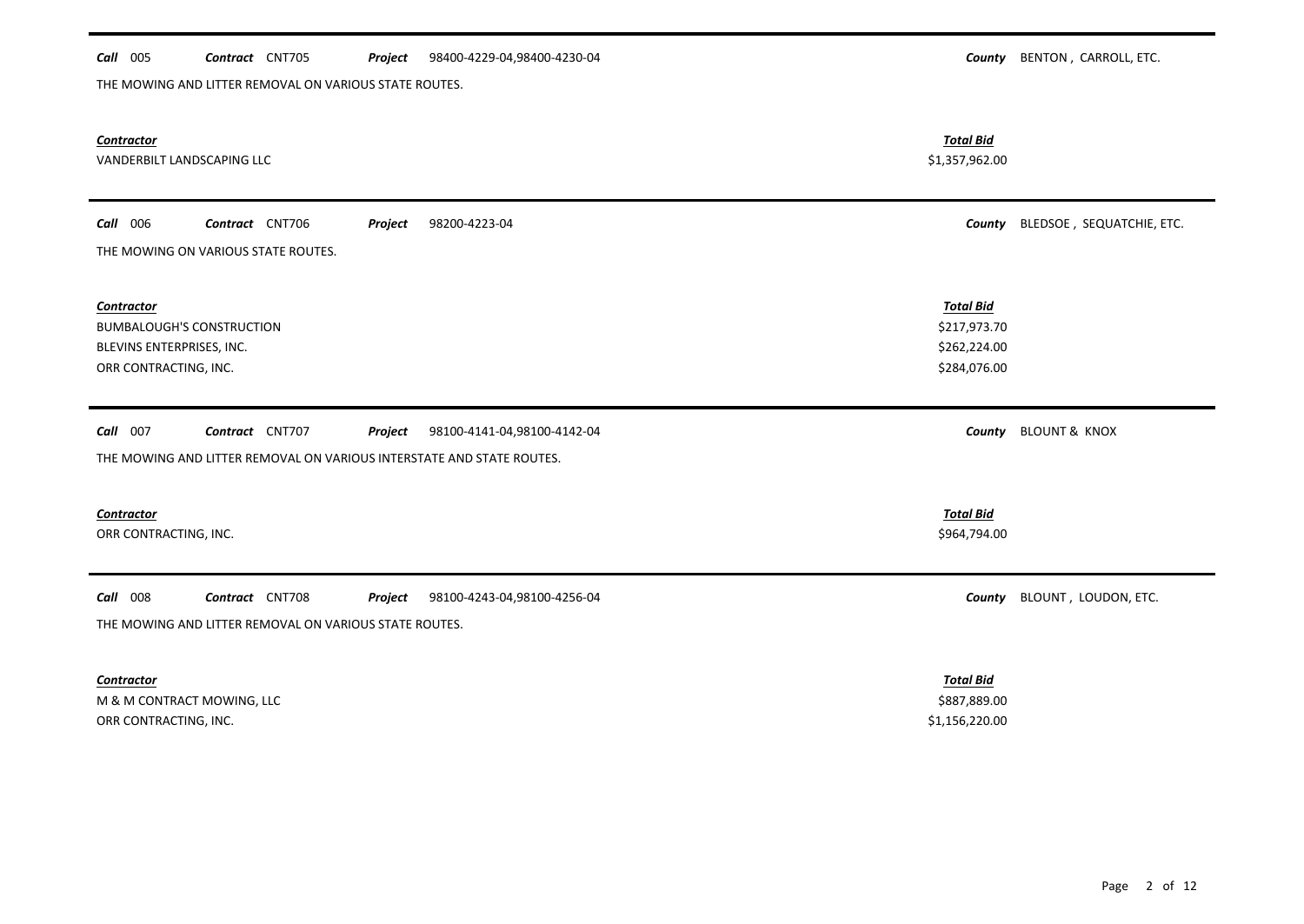## *Call* 009 *Contract* CNT709 *Project County* BRADLEY , HAMILTON, ETC. 98200-4224-04,98200-4225-04

THE MOWING AND LITTER REMOVAL ON VARIOUS STATE ROUTES.

| <b>Contractor</b><br>SALAZAR CONTRACTING, LLC<br>ORR CONTRACTING, INC.                                                            | <b>Total Bid</b><br>\$1,001,978.40<br>\$1,084,782.00 |                                  |
|-----------------------------------------------------------------------------------------------------------------------------------|------------------------------------------------------|----------------------------------|
| $Call$ 010<br>Contract CNT710<br>Project<br>98100-4244-04,98100-4257-04<br>THE MOWING AND LITTER REMOVAL ON VARIOUS STATE ROUTES. |                                                      | County CAMPBELL, CLAIBORNE, ETC. |
| <b>Contractor</b><br>ORR CONTRACTING, INC.<br>SALAZAR CONTRACTING, LLC                                                            | <b>Total Bid</b><br>\$634,868.67<br>\$788,925.00     |                                  |
| $Call$ 011<br>Contract CNT711<br>Project<br>98200-4226-04,98200-4227-04<br>THE MOWING AND LITTER REMOVAL ON VARIOUS STATE ROUTES. | County                                               | CANNON, VAN BUREN, ETC.          |
| <b>Contractor</b><br>BLEVINS ENTERPRISES, INC.<br><b>BUMBALOUGH'S CONSTRUCTION</b>                                                | <b>Total Bid</b><br>\$369,952.00<br>\$432,728.93     |                                  |
| $Call$ 012<br>Contract CNT712<br>Project<br>98100-4245-04,98100-4246-04<br>THE MOWING AND LITTER REMOVAL ON VARIOUS STATE ROUTES. | County                                               | CARTER, JOHNSON, ETC.            |
| <b>Contractor</b><br>SOUTH EAST MOWING, LLC<br>ORR CONTRACTING, INC.                                                              | <b>Total Bid</b><br>\$949,976.06<br>\$1,072,902.00   |                                  |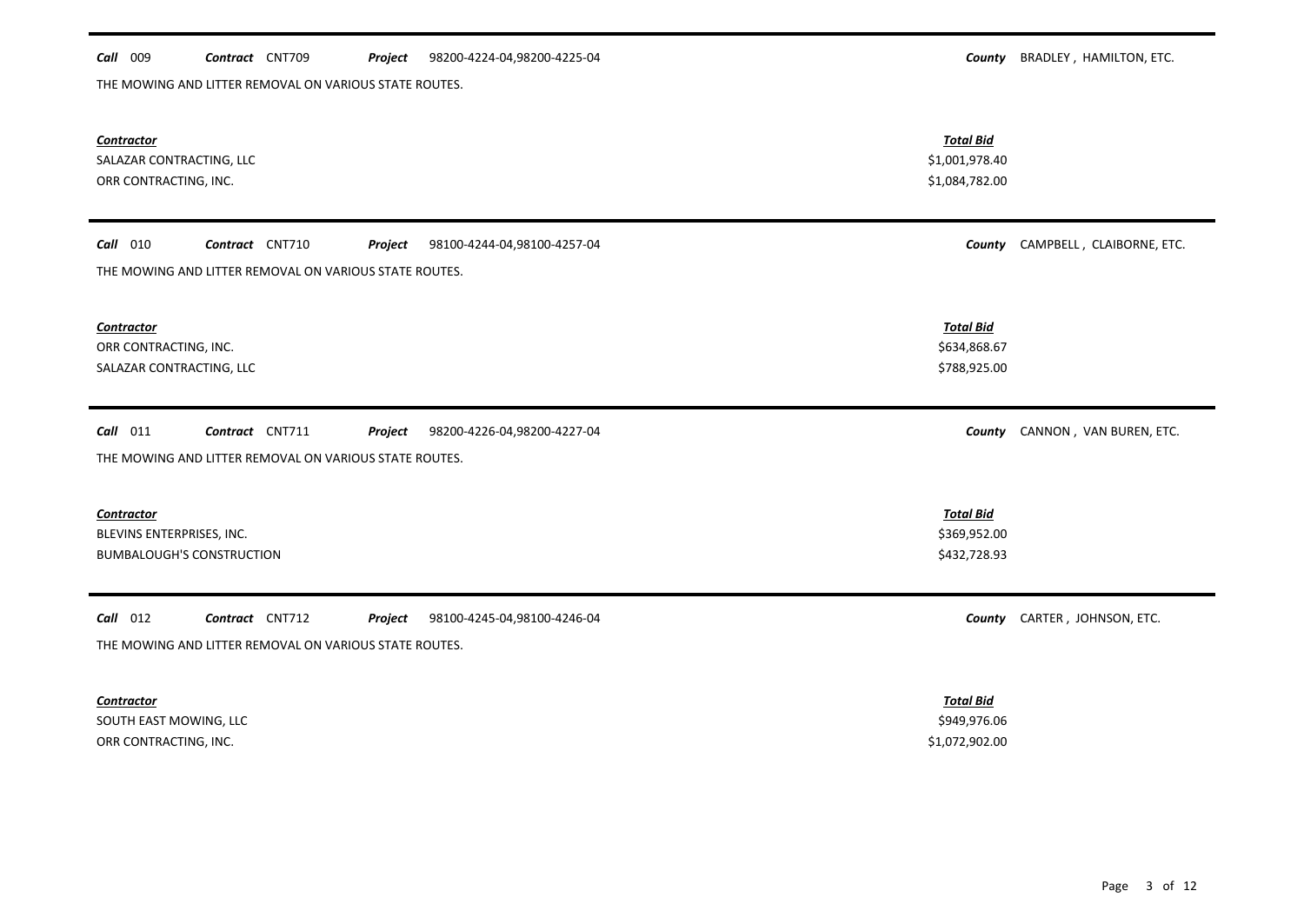### **Call** 013 **Contract** CNT713 **Project** 98303-4156-04,98303-4157-04 **County CHEATHAM**, MONTGOMERY, ETC. Project 98303-4156-04,98303-4157-04

THE MOWING AND LITTER REMOVAL ON VARIOUS INTERSTATE ROUTES.

| <b>Contractor</b><br>SALAZAR CONTRACTING, LLC<br>LOVIN CONTRACTING COMPANY, INC.<br>H RAY LLC                                     | <b>Total Bid</b><br>\$560,274.00<br>\$667,655.00<br>\$744,610.00 |                                |
|-----------------------------------------------------------------------------------------------------------------------------------|------------------------------------------------------------------|--------------------------------|
| $Call$ 014<br>Contract CNT714<br>98400-4231-04,98400-4232-04<br>Project<br>THE MOWING AND LITTER REMOVAL ON VARIOUS STATE ROUTES. |                                                                  | County CHESTER, HARDEMAN, ETC. |
| <b>Contractor</b><br>VANDERBILT LANDSCAPING LLC                                                                                   | <b>Total Bid</b><br>\$1,059,766.00                               |                                |
| Call 015<br>Contract CNT715<br>Project<br>98200-4228-04,98200-4229-04<br>THE MOWING AND LITTER REMOVAL ON VARIOUS STATE ROUTES.   |                                                                  | County CLAY, CUMBERLAND, ETC.  |
| <b>Contractor</b><br>ORR CONTRACTING, INC.                                                                                        | <b>Total Bid</b><br>\$492,518.00                                 |                                |
| Call 016<br>Contract CNT716<br>Project<br>98200-4230-04<br>THE MOWING ON VARIOUS STATE ROUTES.                                    |                                                                  | County CLAY, DEKALB, ETC.      |
| <b>Contractor</b><br><b>BUMBALOUGH'S CONSTRUCTION</b><br>SALAZAR CONTRACTING, LLC<br>ORR CONTRACTING, INC.                        | <b>Total Bid</b><br>\$393,794.46<br>\$480,012.00<br>\$547,706.00 |                                |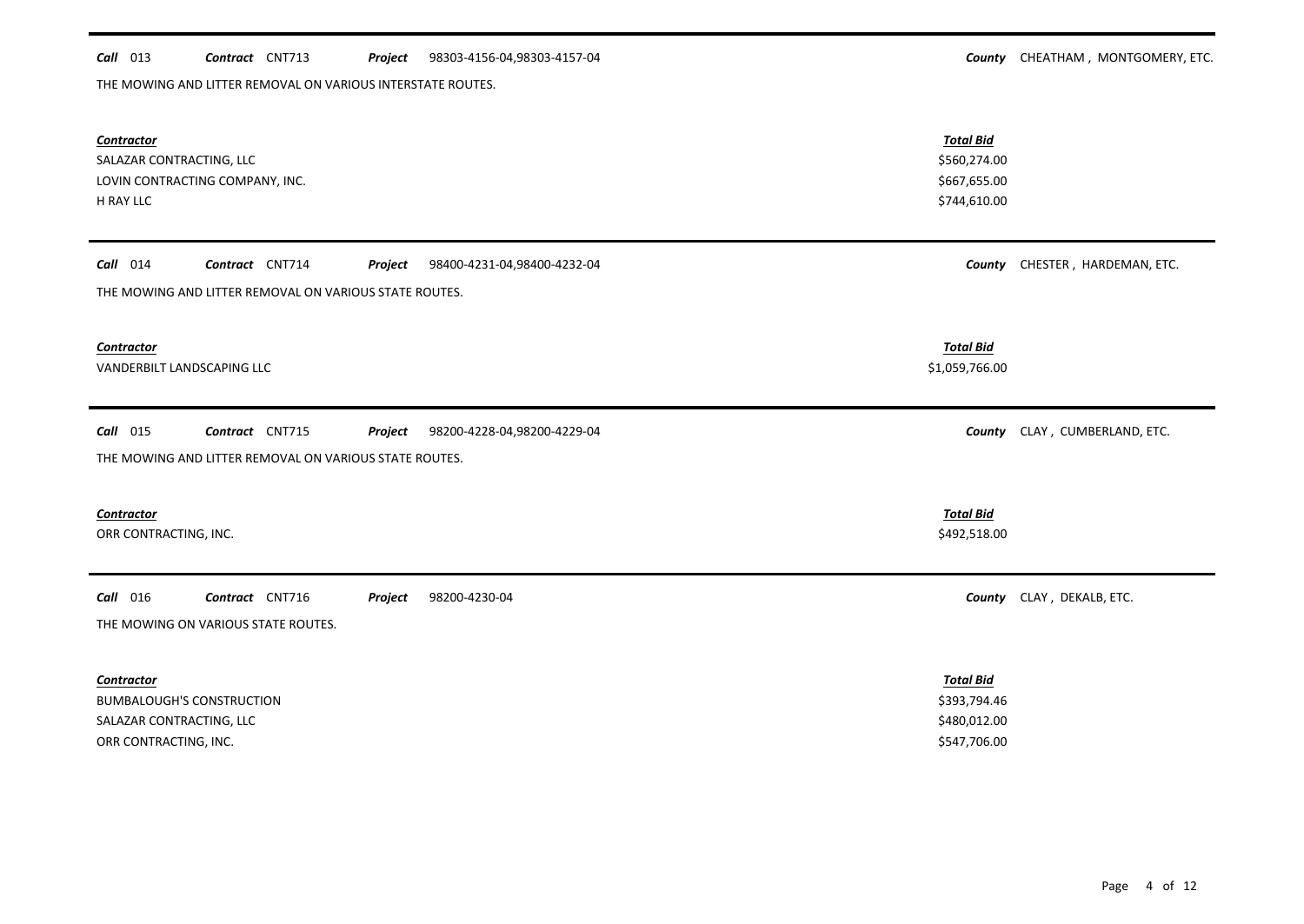| Call 017                                                                                                                                                              | Contract CNT717                                                 | Project | 98100-4247-04,98100-4248-04 |                                                                                                  | County COCKE, GRAINGER, ETC. |
|-----------------------------------------------------------------------------------------------------------------------------------------------------------------------|-----------------------------------------------------------------|---------|-----------------------------|--------------------------------------------------------------------------------------------------|------------------------------|
|                                                                                                                                                                       | THE MOWING AND LITTER REMOVAL ON VARIOUS STATE ROUTES.          |         |                             |                                                                                                  |                              |
| <b>Contractor</b><br>ORR CONTRACTING, INC.                                                                                                                            |                                                                 |         |                             | <b>Total Bid</b><br>\$802,018.00                                                                 |                              |
| <b>Call</b> 018                                                                                                                                                       | Contract CNT718                                                 | Project | 98200-4231-04,98200-4232-04 |                                                                                                  | County COFFEE & FRANKLIN     |
|                                                                                                                                                                       | THE MOWING AND LITTER REMOVAL ON VARIOUS STATE ROUTES.          |         |                             |                                                                                                  |                              |
| Contractor<br>BLEVINS ENTERPRISES, INC.                                                                                                                               |                                                                 |         |                             | <b>Total Bid</b><br>\$339,009.00                                                                 |                              |
|                                                                                                                                                                       |                                                                 |         |                             |                                                                                                  |                              |
| <b>Call</b> 019                                                                                                                                                       | Contract CNT719<br>THE SWATH MOWING AND LITTER REMOVAL ON I-24. | Project | 98200-4133-04,98200-4134-04 |                                                                                                  | County COFFEE, GRUNDY, ETC.  |
| <b>Contractor</b><br>BLEVINS ENTERPRISES, INC.<br><b>BUMBALOUGH'S CONSTRUCTION</b><br>ORR CONTRACTING, INC.<br>M & M CONTRACT MOWING, LLC<br>SALAZAR CONTRACTING, LLC |                                                                 |         |                             | <b>Total Bid</b><br>\$234,066.00<br>\$285,199.61<br>\$295,004.18<br>\$311,581.00<br>\$370,488.00 |                              |

### *Contractor Total Bid*

J. R. FARMS \$667,245.87

Page 5 of 12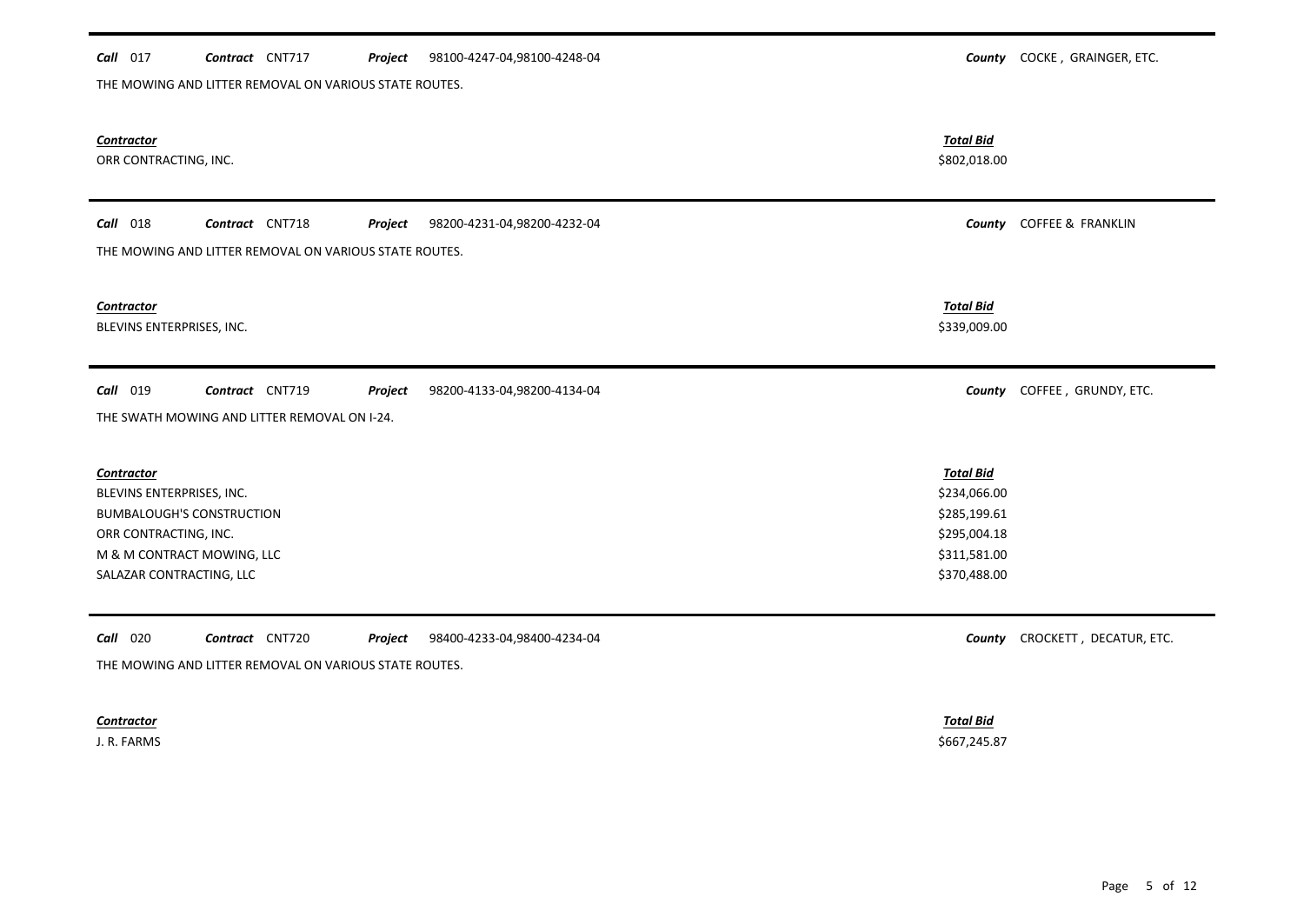### *Call* 021 *Contract* CNT721 *Project County* DAVIDSON , RUTHERFORD, ETC. 98303-4258-04,98303-4259-04

THE MOWING AND LITTER REMOVAL ON VARIOUS STATE ROUTES.

| <b>Contractor</b><br>BIG AL MOWING, LLC<br>H RAY LLC<br>BILL LEDFORD & SON, INC.<br>ORR CONTRACTING, INC.                                      | <b>Total Bid</b><br>\$656,466.00<br>\$904,428.42<br>\$1,023,576.00<br>\$1,454,894.00 |                        |
|------------------------------------------------------------------------------------------------------------------------------------------------|--------------------------------------------------------------------------------------|------------------------|
| Call 022<br>Contract CNT722<br>Project<br>98303-4160-04,98303-4161-04<br>THE MOWING AND LITTER REMOVAL ON VARIOUS INTERSTATE AND STATE ROUTES. | County                                                                               | DAVIDSON & WILLIAMSON  |
| <b>Contractor</b><br>LOVIN CONTRACTING COMPANY, INC.<br>SALAZAR CONTRACTING, LLC                                                               | <b>Total Bid</b><br>\$1,755,514.00<br>\$2,021,111.40                                 |                        |
| Contract CNT723<br>$Call$ 023<br>Project<br>98303-4262-04,98303-4263-04<br>THE MOWING AND LITTER REMOVAL ON VARIOUS STATE ROUTES.              | County                                                                               | DICKSON, HICKMAN, ETC. |
| <b>Contractor</b><br>BIG AL MOWING, LLC<br>ORR CONTRACTING, INC.                                                                               | <b>Total Bid</b><br>\$425,852.00<br>\$592,658.00                                     |                        |
| Call 024<br>Contract CNT724<br>Project<br>98400-4135-04,98400-4136-04<br>THE MOWING AND LITTER REMOVAL ON VARIOUS INTERSTATE AND STATE ROUTES. | County                                                                               | DYER, GIBSON, ETC.     |
| <b>Contractor</b>                                                                                                                              | <b>Total Bid</b>                                                                     |                        |

J. R. FARMS \$847,196.80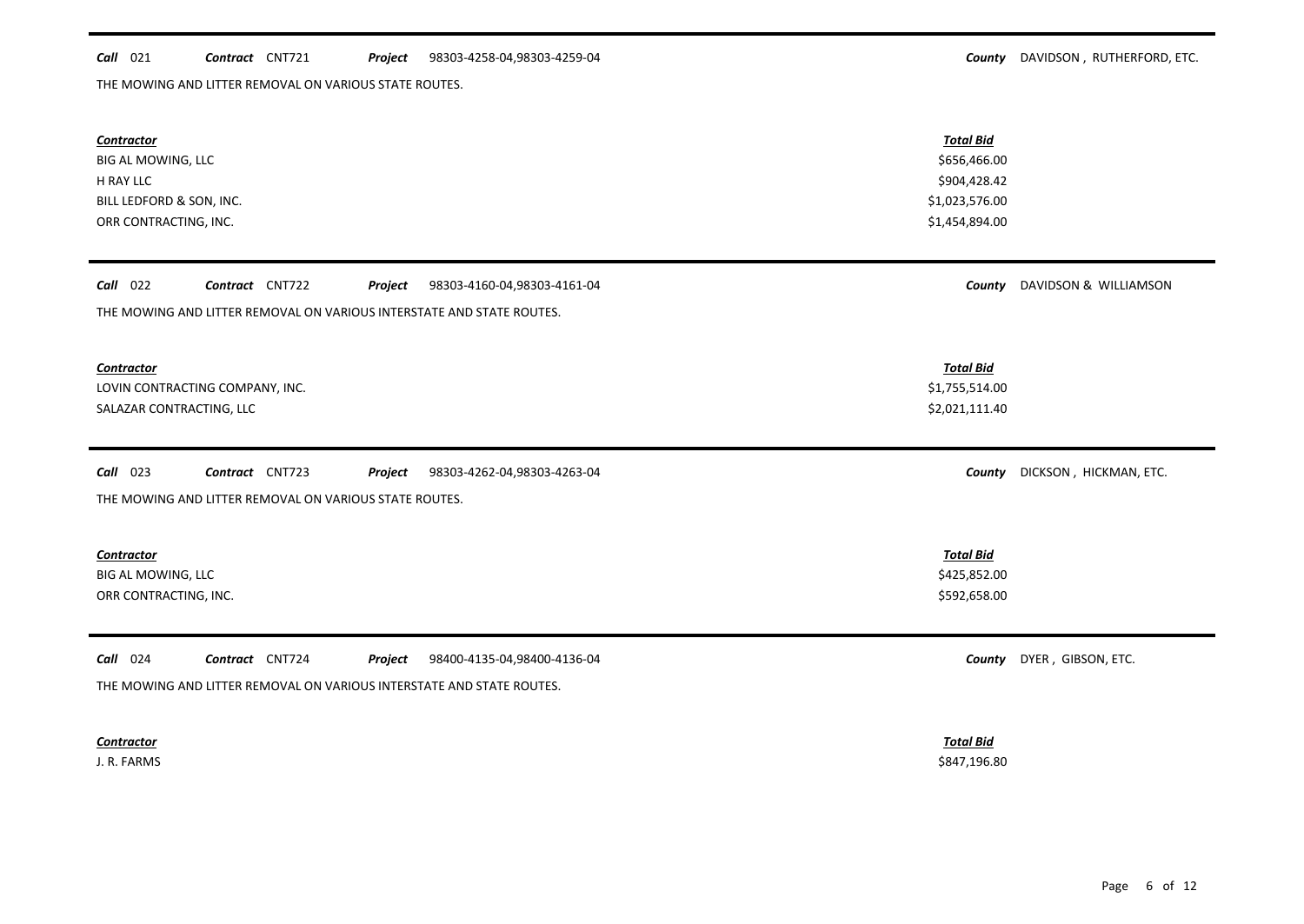| Call 025                                                             | Contract CNT725<br>THE SWATH MOWING AND LITTER REMOVAL ON I-40.           | Project | 98400-4137-04,98400-4138-04                                                                                |                                                      | County FAYETTE, HAYWOOD, ETC.  |
|----------------------------------------------------------------------|---------------------------------------------------------------------------|---------|------------------------------------------------------------------------------------------------------------|------------------------------------------------------|--------------------------------|
| <b>Contractor</b><br>J. R. FARMS                                     |                                                                           |         |                                                                                                            | <b>Total Bid</b><br>\$204,650.00                     |                                |
| Call 026                                                             | Contract CNT726                                                           | Project | 98400-4139-04,98400-4140-04                                                                                | County                                               | FAYETTE, LAUDERDALE, ETC.      |
|                                                                      | THE MOWING AND LITTER REMOVAL ON VARIOUS INTERSTATE AND STATE ROUTES.     |         |                                                                                                            |                                                      |                                |
| Contractor<br>VANDERBILT LANDSCAPING LLC<br>ROTOLO CONSULTANTS, INC. |                                                                           |         |                                                                                                            | <b>Total Bid</b><br>\$1,068,216.00<br>\$1,077,332.04 |                                |
| Call 027                                                             | Contract CNT727<br>THE MOWING AND LITTER REMOVAL ON VARIOUS STATE ROUTES. | Project | 98303-4264-04,98303-4265-04                                                                                |                                                      | <b>County</b> GILES & LAWRENCE |
| <b>Contractor</b><br><b>BASS MOWING, LLC</b>                         |                                                                           |         |                                                                                                            | <b>Total Bid</b><br>\$227,556.75                     |                                |
| Call 028                                                             | Contract CNT728                                                           | Project | 98303-4166-04,98303-4167-04<br>THE SWATH MOWING AND LITTER REMOVAL ON VARIOUS INTERSTATE AND STATE ROUTES. |                                                      | County GILES, MARSHALL, ETC.   |
| Contractor                                                           |                                                                           |         |                                                                                                            | <b>Total Bid</b>                                     |                                |

BASS MOWING, LLC \$237,415.86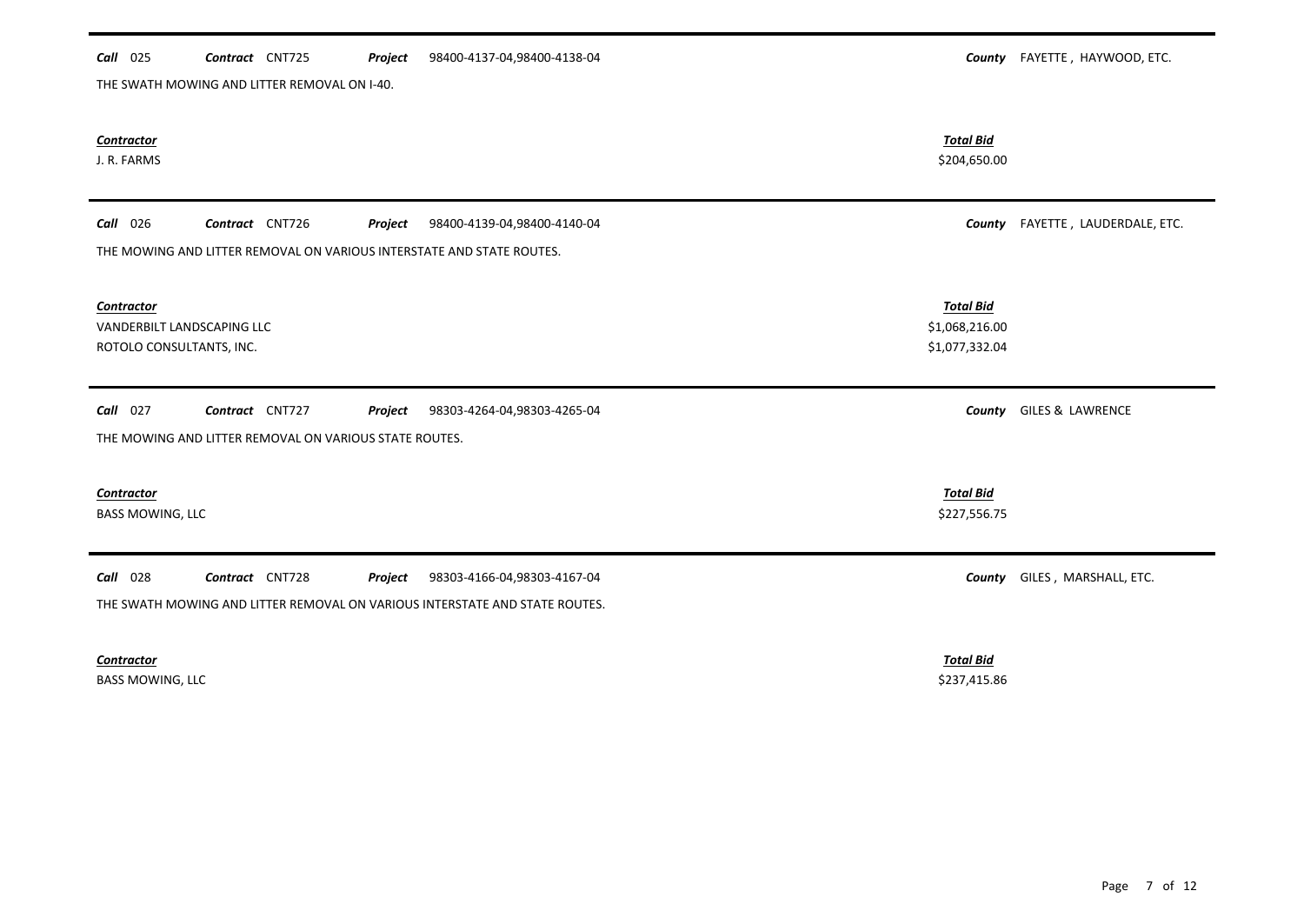# *Call* 029 *Contract* CNT729 *Project County* GREENE , HAMBLEN, ETC. 98100-4249-04,98100-4250-04

THE MOWING AND LITTER REMOVAL ON VARIOUS STATE ROUTES.

| <b>Contractor</b><br>ORR CONTRACTING, INC.                                                                      | <b>Total Bid</b><br>\$951,226.50                 |                                   |
|-----------------------------------------------------------------------------------------------------------------|--------------------------------------------------|-----------------------------------|
| <b>Call</b> 030<br>Contract CNT730<br>Project<br>98200-4235-04<br>THE MOWING ON VARIOUS STATE ROUTES.           |                                                  | <b>County GRUNDY &amp; MARION</b> |
|                                                                                                                 |                                                  |                                   |
| <b>Contractor</b><br>BLEVINS ENTERPRISES, INC.                                                                  | <b>Total Bid</b><br>\$249,970.50                 |                                   |
| <b>BUMBALOUGH'S CONSTRUCTION</b><br>ORR CONTRACTING, INC.                                                       | \$273,429.27<br>\$388,843.00                     |                                   |
|                                                                                                                 |                                                  |                                   |
| $Call$ 031<br>Contract CNT731<br>33948-4164-04<br>Project<br>THE MOWING ON VARIOUS INTERSTATE AND STATE ROUTES. |                                                  | County HAMILTON                   |
| <b>Contractor</b><br>SALAZAR CONTRACTING, LLC<br><b>BUMBALOUGH'S CONSTRUCTION</b>                               | <b>Total Bid</b><br>\$397,517.40<br>\$441,145.05 |                                   |
| Call 032<br>Contract CNT732<br>98303-4268-04<br>Project<br>THE MOWING ON VARIOUS STATE ROUTES.                  |                                                  | County HOUSTON, MONTGOMERY, ETC.  |
| <b>Contractor</b><br>SALAZAR CONTRACTING, LLC<br>H RAY LLC                                                      | <b>Total Bid</b><br>\$419,483.20<br>\$540,730.00 |                                   |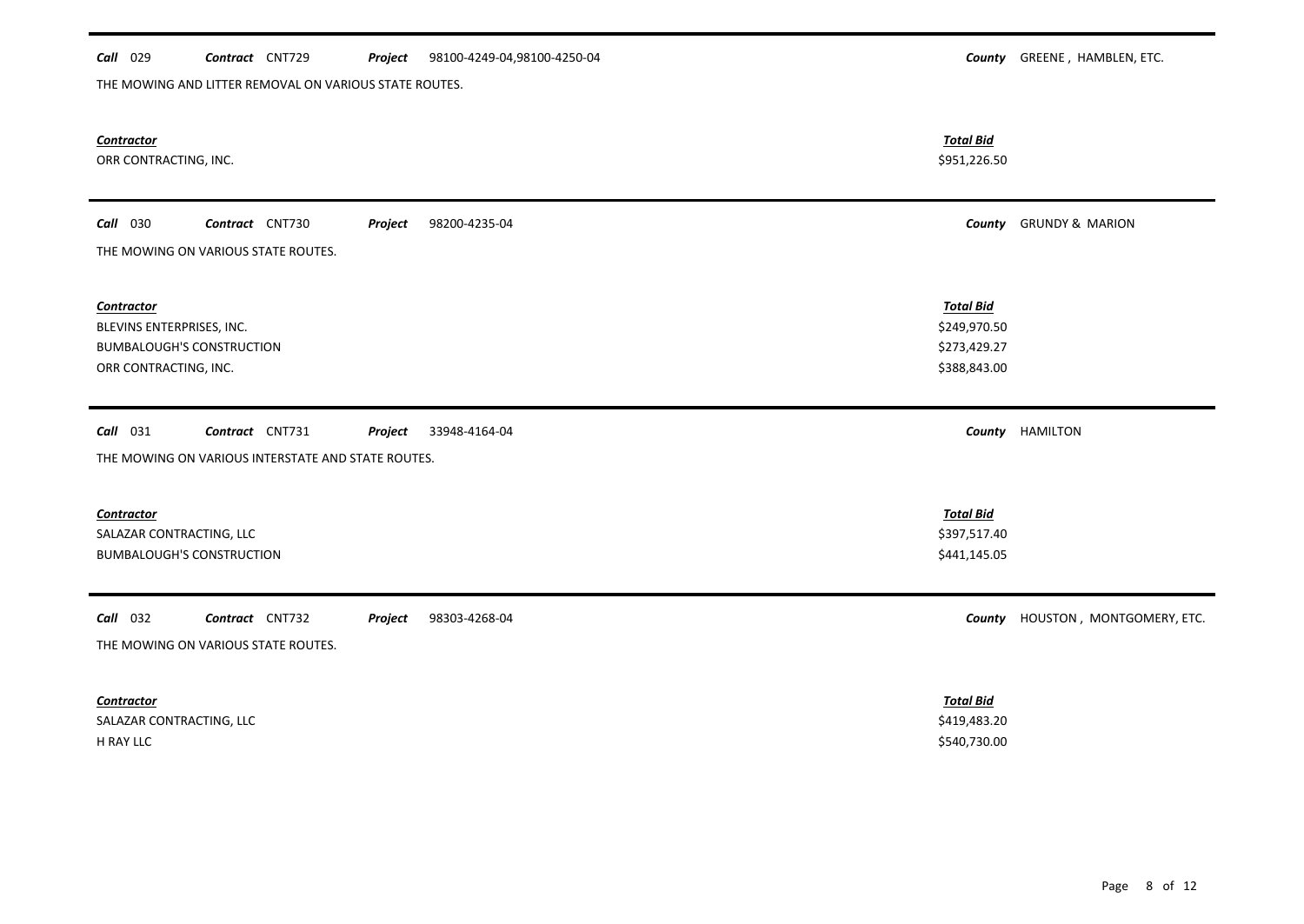| 98303-4269-04<br>Call 033<br>Contract CNT733<br>Project               |                              | County LAWRENCE, LEWIS, ETC. |
|-----------------------------------------------------------------------|------------------------------|------------------------------|
| THE MOWING ON VARIOUS STATE ROUTES.                                   |                              |                              |
|                                                                       |                              |                              |
| <b>Contractor</b>                                                     | <b>Total Bid</b>             |                              |
| <b>BASS MOWING, LLC</b>                                               | \$199,439.06                 |                              |
|                                                                       |                              |                              |
| Call 034<br>Contract CNT734<br>Project<br>98303-4270-04,98303-4271-04 |                              | County LEWIS, PERRY, ETC.    |
| THE MOWING AND LITTER REMOVAL ON VARIOUS STATE ROUTES.                |                              |                              |
|                                                                       |                              |                              |
| <b>Contractor</b>                                                     | <b>Total Bid</b>             |                              |
| CAUDILL MOWING, INC.                                                  | \$161,338.20                 |                              |
|                                                                       |                              |                              |
| Call 035<br>Contract CNT735<br>Project<br>98303-4272-04               |                              | County MACON, SMITH, ETC.    |
| THE MOWING ON VARIOUS STATE ROUTES.                                   |                              |                              |
|                                                                       |                              |                              |
| <b>Contractor</b>                                                     | <b>Total Bid</b>             |                              |
| BIG AL MOWING, LLC                                                    | \$243,480.00                 |                              |
| SALAZAR CONTRACTING, LLC<br>BILL LEDFORD & SON, INC.                  | \$332,756.00<br>\$357,104.00 |                              |
|                                                                       |                              |                              |
|                                                                       |                              |                              |
| Call 036<br>Contract CNT736<br>60946-4251-04,60946-4252-04<br>Project |                              | <b>County</b> MAURY          |
| THE MOWING AND LITTER REMOVAL ON VARIOUS STATE ROUTES.                |                              |                              |
|                                                                       |                              |                              |
| <b>Contractor</b>                                                     | <b>Total Bid</b>             |                              |
| BIG AL MOWING, LLC                                                    | \$363,537.00                 |                              |

VANDERBILT LANDSCAPING LLC \$447,989.00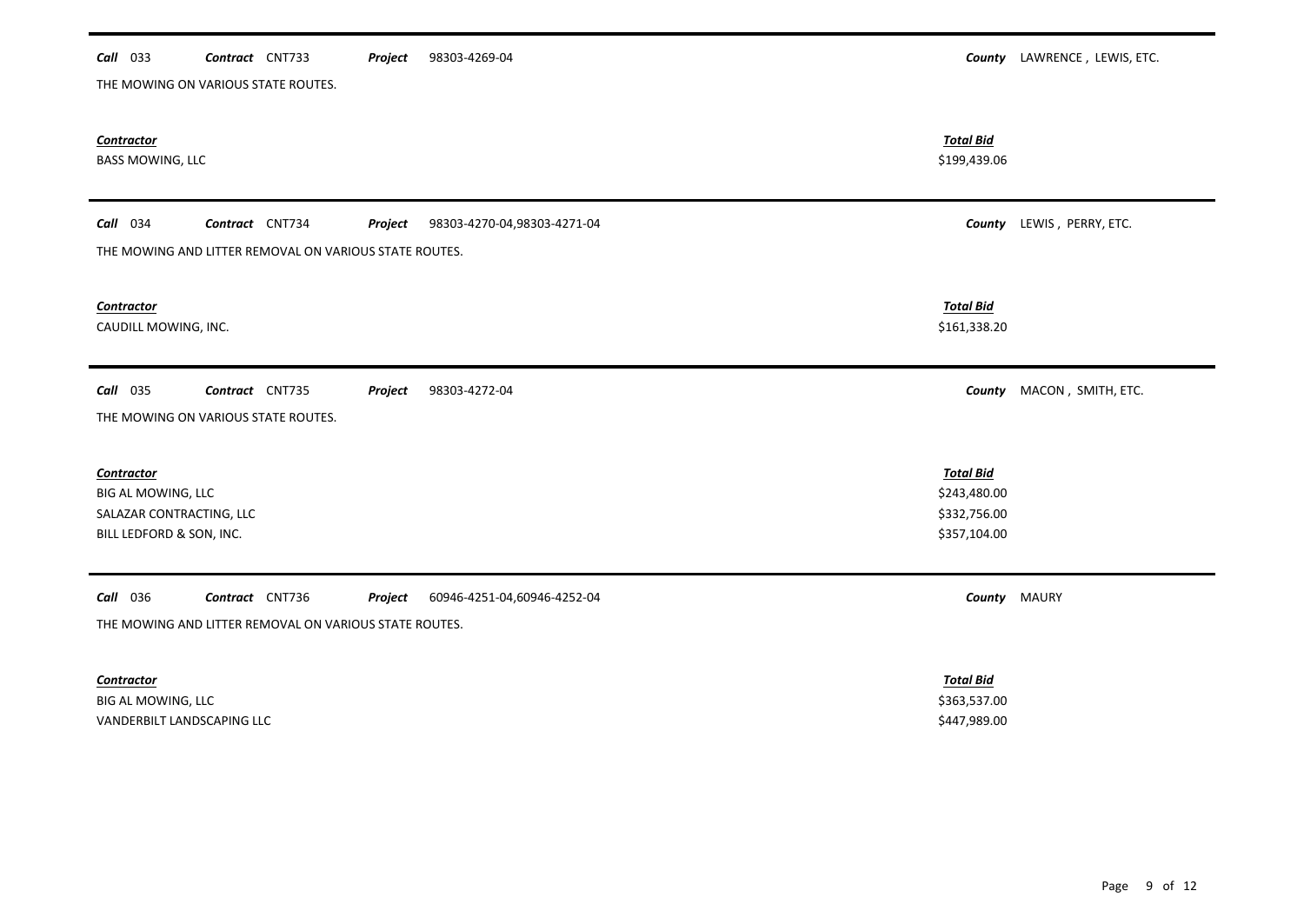### **Call** 037 **Contract** CNT737 **Project** 98303-4273-04 **County County RUTHERFORD & WILLIAMSON** 98303-4273-04

THE MOWING ON VARIOUS STATE ROUTES.

| <b>Contractor</b><br>CAUDILL MOWING, INC.<br>BIG AL MOWING, LLC<br>BLEVINS ENTERPRISES, INC.<br>H RAY LLC                                             | <b>Total Bid</b><br>\$172,611.60<br>\$189,240.00<br>\$226,080.00<br>\$297,960.00 |                        |
|-------------------------------------------------------------------------------------------------------------------------------------------------------|----------------------------------------------------------------------------------|------------------------|
| Call 038<br>Contract CNT738<br>98303-4174-04,98303-4175-04<br>Project<br>THE MOWING AND LITTER REMOVAL ON I-840.                                      | County                                                                           | DICKSON, HICKMAN, ETC. |
| <b>Contractor</b><br>BILL LEDFORD & SON, INC.<br>H RAY LLC<br>BIG AL MOWING, LLC                                                                      | <b>Total Bid</b><br>\$483,483.00<br>\$496,940.00<br>\$626,175.00                 |                        |
| Contract CNT739<br><b>Call</b> 039<br>79947-4151-04,79947-4152-04<br>Project<br>THE MOWING AND LITTER REMOVAL ON VARIOUS INTERSTATE AND STATE ROUTES. |                                                                                  | County SHELBY          |
| <b>Contractor</b><br>MICHAEL BARHAM, LLC<br>ROTOLO CONSULTANTS, INC.<br>LOVIN CONTRACTING COMPANY, INC.                                               | <b>Total Bid</b><br>\$1,698,850.00<br>\$1,699,176.67<br>\$2,012,578.00           |                        |
| 91946-4209-04<br><b>Call</b> 040<br>Contract CNT740<br>Project<br>THE MOWING ON VARIOUS STATE ROUTES.                                                 |                                                                                  | County WAYNE           |
| <b>Contractor</b><br>CAUDILL MOWING, INC.                                                                                                             | <b>Total Bid</b><br>\$156,272.10                                                 |                        |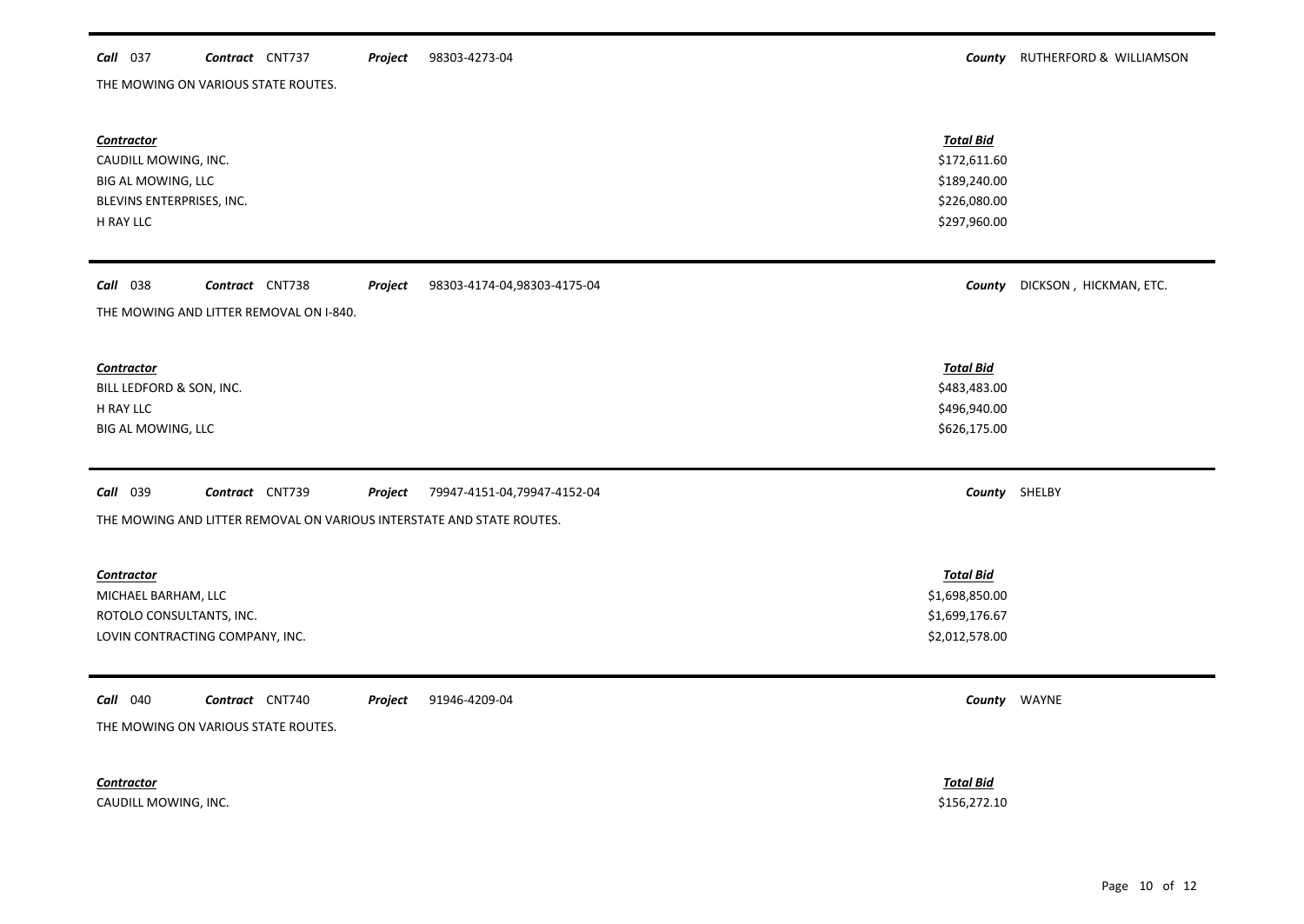### *Call* 041 *Contract* CNT741 *Project County* WILLIAMSON 94946-4240-04

THE MOWING ON VARIOUS STATE ROUTES.

| <b>Contractor</b>                        | <b>Total Bid</b>                                                                                                                                         |                           |
|------------------------------------------|----------------------------------------------------------------------------------------------------------------------------------------------------------|---------------------------|
| BIG AL MOWING, LLC                       | \$128,336.00                                                                                                                                             |                           |
| CAUDILL MOWING, INC.                     | \$173,633.00                                                                                                                                             |                           |
| H RAY LLC                                | \$201,392.00                                                                                                                                             |                           |
|                                          |                                                                                                                                                          |                           |
| $Call$ 042<br>Contract CNT354<br>Project | NH-I-098-2(18),98200-3116-44<br>County                                                                                                                   | BRADLEY, HAMILTON, ETC.   |
|                                          | THE ANNUAL PREVENTATIVE AND UNSCHEDULED MAINTENANCE ON THE CHATTANOOGA SMARTWAY I.T.S. SYSTEM EQUIPMENT, INCLUDING THE TRANSPORTATION MANAGEMENT CENTER. |                           |
|                                          |                                                                                                                                                          |                           |
| <b>Contractor</b>                        | <b>Total Bid</b>                                                                                                                                         |                           |
| NABCO ELECTRIC COMPANY, INC.             | \$9,985,600.00                                                                                                                                           |                           |
| STANSELL ELECTRIC COMPANY, INC.          | \$10,350,000.00                                                                                                                                          |                           |
| KAPSCH TRAFFICCOM, USA, INC.             | \$11,104,245.40                                                                                                                                          |                           |
|                                          |                                                                                                                                                          |                           |
| Contract CNT213<br>$Call$ 043<br>Project | NH-I-098-3(29),19014-3176-44,98303-3138-44<br>County                                                                                                     | DAVIDSON, ROBERTSON, ETC. |
|                                          | THE ANNUAL PREVENTATIVE AND UNSCHEDULED MAINTENANCE ON THE NASHVILLE SMARTWAY I.T.S. SYSTEM EQUIPMENT, INCLUDING THE TRANSPORTATION MANAGEMENT CENTER.   |                           |
|                                          |                                                                                                                                                          |                           |
| <b>Contractor</b>                        | <b>Total Bid</b>                                                                                                                                         |                           |

STANSELL ELECTRIC COMPANY, INC. 68,170,000.00 KAPSCH TRAFFICCOM, USA, INC. 68,586,876.00 TRAFFIC CONTROL DEVICES, INC. 610,371,000.00